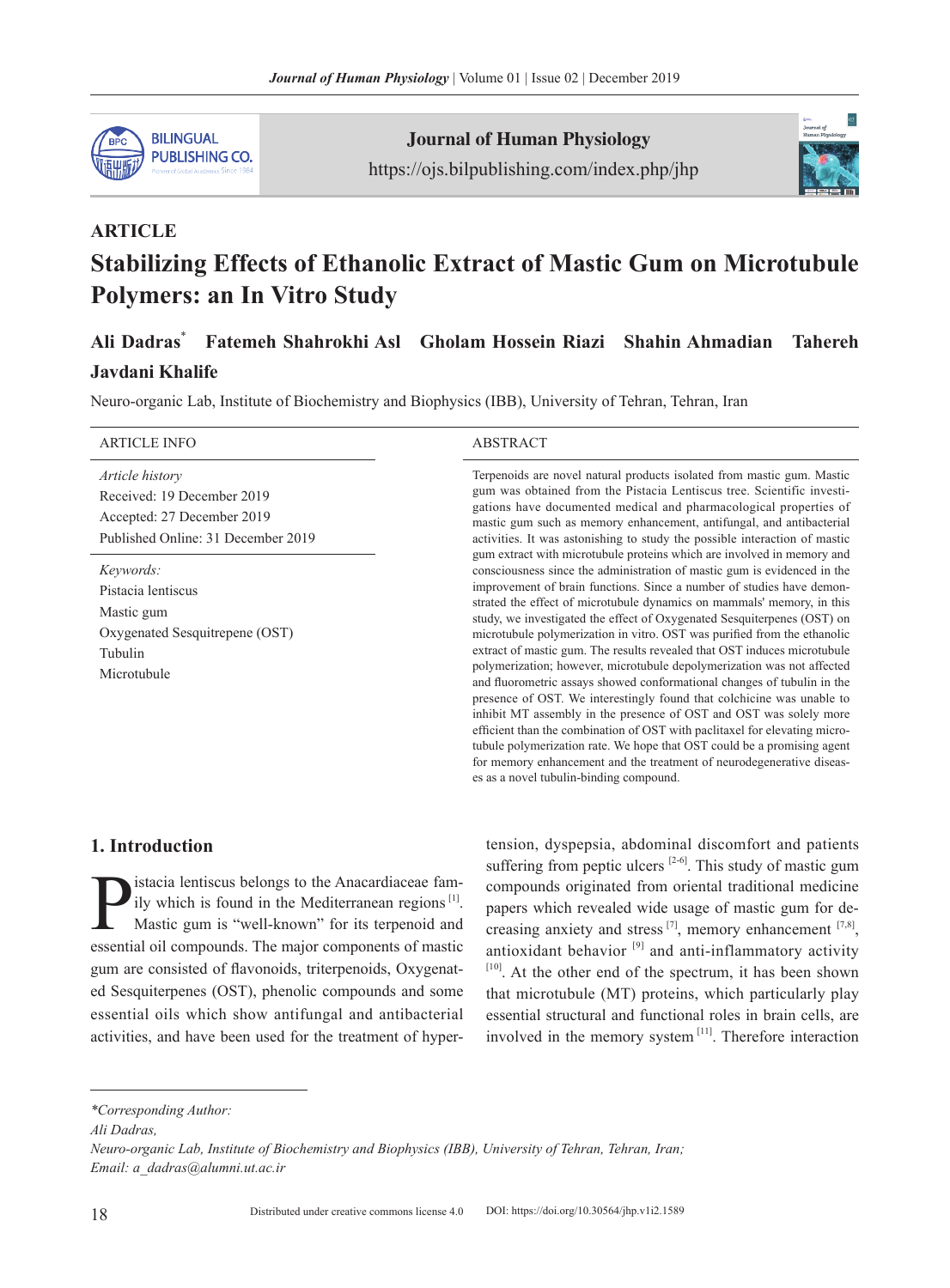of OST with MT protein was the focus of this study.

MT proteins are dynamic polymers in all eukaryotic cells which play key roles in a variety of cellular functions. They are composed of tubulin heterodimers including α-tubulin and β-tubulin which are able to be assembled from head to tail through binging to guanosine triphosphate (GTP)  $^{[12,13]}$ . MTs are essential proteins performing crucial roles in various cell functions such as mitosis, cell motility and cellular transportation [14]. Axonal MTs are the major internal structures defining the external shape, polarity of the neuron and substance transportation including neurotransmitters [15]. MT stability is promoted by MT-associated proteins (MAPs) which bind to MT polymers and regulate the polymerization  $[13]$ . MT ends switch between growing and catastrophic state in vitro as well as in situ; this kind of behavior has been termed as dynamic instability [16]. Agents and drugs interfering with MT polymerization are able to have an impact on MT dynamics and functions<sup>[17]</sup>.

Recent investigations indicated the crucial role of MT protein in the enhancement of memory. In 1993, Qian et al. have demonstrated abnormal MT polymerization of old rats' brains in comparison with the juvenile rats [18]. Other Researches in 2002 showed that the infusion of colchicines into the rat bilateral rostrocaudal location has caused impaired memory function, which was due to the dysfunction of MTs [19]. Subsequent analyses have also confirmed the above-mentioned behavior of MT proteins  $[11,20]$ . Since MT dysfunction and instability are prominent in neurodegenerative diseases, e.g. Alzheimer's, MT-stabilizing agents could compensate for the loss of MT organization and function<sup> $[21]$ </sup>. The effect of crocin on MT polymerization and structure in comparison with paclitaxel was previously reported in our lab indicating the ability of crocin for enhancing MT polymerization and nucleation rate as well as disruption of MT dynamics through acting as a stabilizing agent $^{[22]}$ .

In this study, we have been searching for an effective molecular ligand interacting with MT proteins, which could stabilize MT polymers without any toxic effects. Hence, the impact of the ethanolic extract of mastic gum on MT dynamics was examined. At least four different compounds were accordingly isolated from ethanolic extract of mastic gum which revealed the adequate potency to induce MT polymerization in a concentration-dependent manner. Optimization of a series of extracted compounds resulted in obtaining OST, which was selected for further investigation because it displayed a high potential to stimulate MT polymerization. Moreover, we investigated the effects of OST combination with colchicine and paclitaxel on MT dynamics.

#### **2. Materials and methods**

#### **2.1 Reagents**

Paclitaxel and Colchicine (Aldrich Chemical Co.) were dissolved in DMSO before any usages. Phosphocellulose P11 was obtained from Whatman (Florham Park, USA). All other chemicals were purchased from Sigma Chemical Co. All solutions were prepared with double distilled water and were kept at 4 ºC for further application.

#### **2.2 Preparation and Identification of OST by HPLC and GC-Mass**

Pistacia lentiscus was granted by Professor. S. M. Ghaffari, University of Tehran. Its fruits were collected and dried in darkness. The essential oils of mastic gum were obtained by the protocol described by Abidi et al. <sup>[23]</sup>. Four different compounds were isolated from the ethanolic extract of mastic gum by preparative HPLC. The most effective one was Oxygenated Sesquiterpene (OST) which has been mentioned in the following experiments. A C18 reverse-phase column  $(150 \times 3.9 \text{ mm} \text{ inside diameter})$  was used with a 4 μm Nova-Pack C18 cartridge (Water, Milford, MA). The mobile phase consisted of HPLC was acetonitrile and was run isocratically at a flow rate of 1 ml/ min. The elution was monitored at 308 nm. According to terpenoid elution time, the peaks were collected and OST was identified as  $C_1$ <sub>5</sub>H<sub>24</sub>O<sub>2</sub> with a molecular weight of 236 Dalton assessed by GC-mass spectrometry described by Ammari et al.  $[8]$ . The data was not displayed.

#### **2.3 Tubulin Purification**

Tubulin was purified from the sheep's brain through two cycles of temperature-dependent polymerization-depolymerization based on the Miller and Wilson method  $[24]$ with slight modifications. The fresh brain was homogenized in PEM buffer (100 mM PIPES, 1 mM EGTA, 2 mM MgSO4, and 1 mM ATP, pH 6.9) and the resulting homogenate was centrifuged for 30 min at 30000 g. The tubulin in the supernatant was polymerized for 45 min with the presence of  $Mg^{2+}GTP$  and PMG buffer (100 mM PIPES, 2 mM MgSO4, 1 mM EGTA and 3.4 M glycerol, pH 6.9) was used as the polymerization buffer. MTs were pelleted by centrifugation (120,000g, 45 min), resuspended in PEM buffer 4°C for depolymerization process and then followed by one more cycle of polymerization-depolymerization for further purification. In order to eliminate residual MAPs and other remained impurities, tubulin was subjected to the anion exchange chromatography in a phosphocellulose column P11 using the method revealed by Weingarten et al<sup>[25]</sup>. Purified tubulin was confirmed by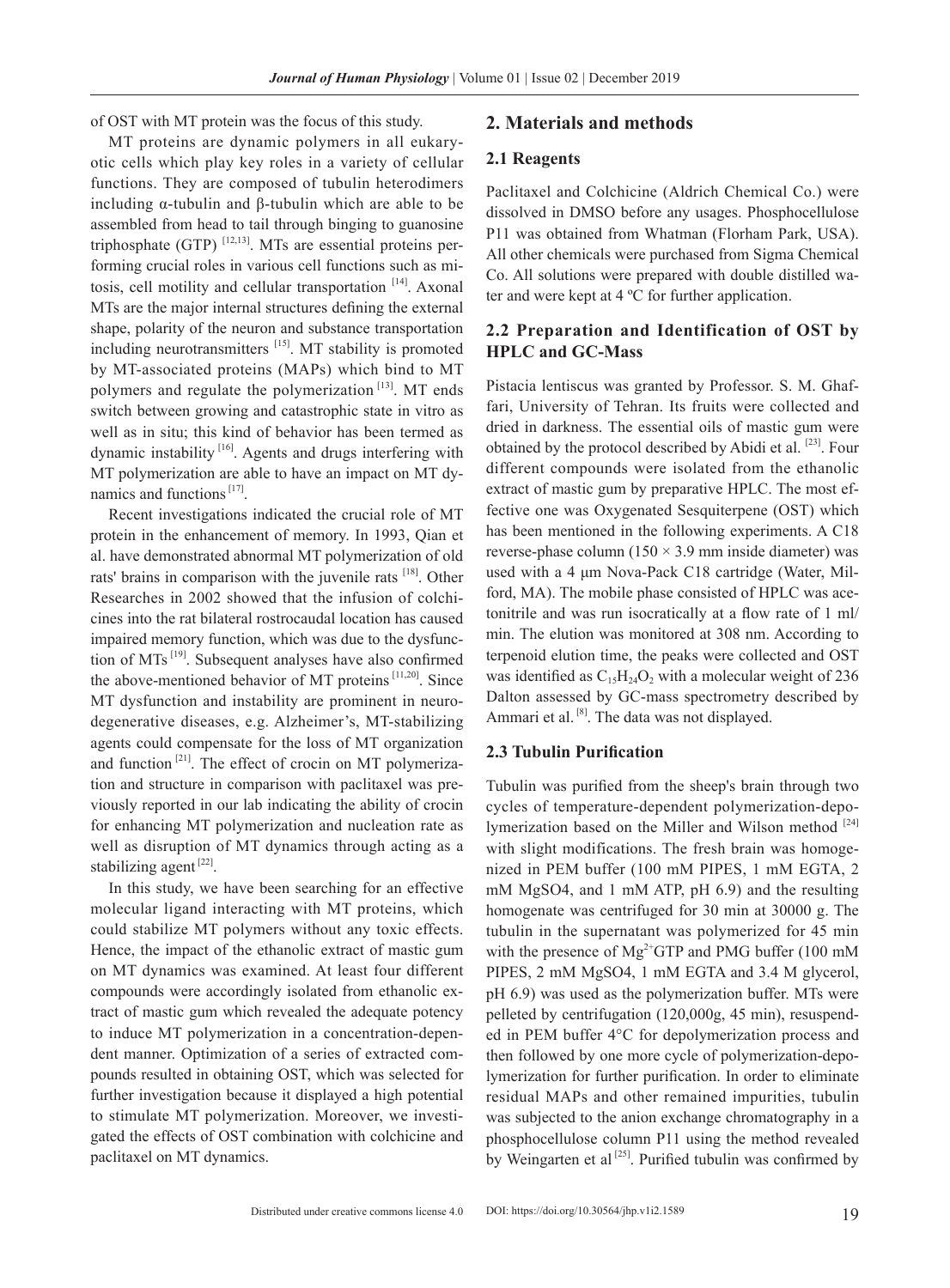Coomassie Brilliant Blue staining of 10% SDS-PAGE and then stored at the liquid nitrogen. The protein concentration was measured using Bradford reagent (Bio-Rad, Hercules, USA) with bovine serum albumin as standard  $[26]$ .

## **2.4 Microtubule Polymerization and Depolymerization Assay**

The effect of OST on the MT polymerization-depolymerization process was determined by turbidometric assays. Therefore, tubulin was incubated in PEM buffer with a final concentration of 2 mg/ml. Different concentrations of the substrates including OST, Paclitaxel, and Colchicine were consequently added to each sample cuvette. The tubulin assembly process was monitored by measuring the absorbance at 350 nm every 20 seconds at 37ºC after the addition of 1 mM GTP using a spectrophotometer equipped with a temperature controller (Varian, Melbourne, Australia). For disassembly assays, MTs incubated either with OST or alone were kept at 4°C and the absorbance changes were monitored at 350 nm. The depolymerized MT was re-polymerized at 37°C and the process was measured again as described above.

#### **2.5 Fluorescence Spectroscopy**

8-anilino-1-naphthalenesulfonic acid (ANS) was used as a fluorophore to examine conformational changes of tubulin in the presence of OST. Tubulin  $(2 \mu M)$  was incubated in the presence of different concentrations of OST at 4 °C for 10 min. ANS (50  $\mu$ M final concentration) was added to the tubulin-OST solution and incubated again for about 7 min. The emissions were monitored between 450-550 nm following excitation at 380 nm. All experiments were carried out at 4 ºC by Cary eclipse fluorescent spectrophotometer (Varian, Australia) and 2 µM tubulin was used in all measurements.

#### **2.6 Transmission Electron Microscopy (TEM)**

In-vitro polymerized MTs with and without OST (10 μM) were fixed on carbon-coated Farmavar-treated copper grids with 200 meshes. Each grid was then negatively stained with 10 μl uranyl acetate 1% solution. Excessive uranyl acetate was withdrawn with filter paper and sample grids were air-dried and observed using an HU-12A transmission electron microscope (Hitachi, Japan).

#### **2.7 Cell Culture**

Two human neuroblastoma cell lines, SK-N-MC and SK-N-BE (2), and fibroblast cell line, L929, were used as models for exploring the effects of OST on the brain cells. The SK-N-BE (2) cell line was cultured in Dulbecco's

modified Eagle's medium (DMEM, Gibco BRL, Grand Island, NY) supplemented with 10% v/v fetal bovine serum (FBS) (Gibco). SK-N-MC and fibroblast cell lines were grown in RPMI-1640 medium, supplemented with 10% FBS. The cells were maintained in a humidified incubator supplied with 5% CO2 and 95% air at 37°C. For measuring the viability of the cells in the presence of various concentrations of OST, MTT (3-(4,5-dimethylthiazol-2-yl)-2,5-diphenyltetrazolium bromide) colorimetric assay was performed in a 96-well cell culture plate after incubation of the substrates for 24 hours. Therefore, absorbance at 570 nm was determined for each well using Powerwave XS2 microplate spectrophotometer (BioTek, USA). The inhibition concentration (IC50) was calculated by linear regression, performed on the linear zone of the dose-response curve for absorbance readings [27]. Data were calibrated to the appropriate calibration curve.

#### **3. Results**

#### **3.1 Effect of OST on Tubulin Assembly and Disassembly in Vitro**

Turbidometric assays were done in order to investigate the effect of OST on MT polymerization-depolymerization in vitro. Untreated MTs exhibited a temperature-dependent polymerization-depolymerization cycle as long as  $Mg^{2+}GTP$  was added. It is displayed that the addition of OST can promote MT polymerization in a concentration-dependent manner  $(2-10 \mu M)$  at 37 °C (Figure 1). The re-polymerization assay demonstrated a similar result indicating the enhancement of the re-polymerization process in the presence of increasing concentrations of OST (Figure 2). Therefore, it is can be conluded that OST has no effect on formation of tubulin aggregates and normal assembly-disassembly cycle of tubulin proteins in the presence of highet concentration of OST was observed (Figure 2). Moreover, TEM was applied to visualize the MTs structure treated with OST. Electron micrographs showed that MTs were formed and organized longer in the presence of OST with inflated intensity in comparison with control MT polymers (Figure 3).

We additionally evaluated the combined effect of Paclitaxel and OST on MT dynamics. MT was polymerized in the presence of 0.1 mM Paclitaxel and 10 µM OST to compare the OST effects with Paclitaxel on tubulin assembly. Increased level of MT polymerization in the presence of OST was observed compared to Paclitaxel and a combination of OST and Paclitaxel (Figure 4). However, OST was not able to change the inhibitory effect of Paclitaxel on microtubule depolymerization.

To figure out the possible correlation between OST and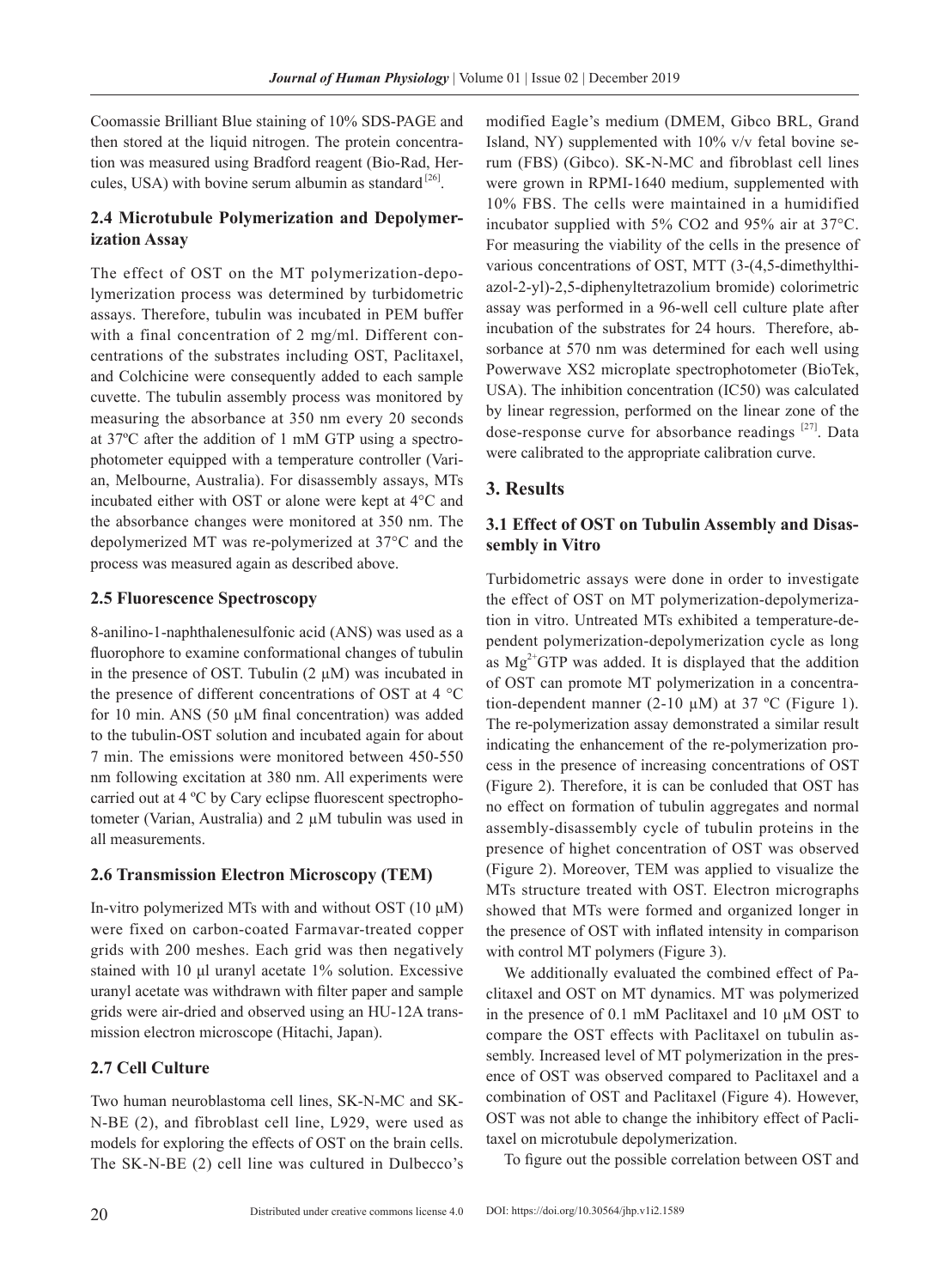colchicine sites on MT proteins, polymerization was conducted in the presence of 0.1 mM colchicine and 10 µM OST. The result has interestingly exceeded expectations. Turbidity of tubulin-OST complex rocketed about threefold more than treatment with the combination of OST and colchicine (Figure 5).

## **3.2 Effect of OST on MT Dynamics at Steady State**

The results revealed that the addition of OST on assembled microtubule solution at the equilibrium phase caused an increase in turbidity and the polymerization process initiated again to reach a new equilibrium state (Figure 6). It was comparable to the result obtained from the polymerization assay (Figure 1).

#### **3.3 Effect of OST on the Tubulin Conformation**

To investigate the tubulin structural changes in the presence of OST, ANS fluorescence studies have been done. Tubulin-ANS complex manifests strong fluorescence ability that is extremely and environmentally sensitive. It is used to probe the conformational state of the tubulin and to determine the nature of the interactions [28]. The results revealed that the ANS fluorescence emission of tubulin was increased by an increment of OST concentrations due to the changes in the hydrophobic environment around the tubulin protein (Figure 7).

#### **3.4 The Cell Culture Results**

After 24 h incubation of OST with three cell lines including SK-N-MC, SK-N-BE (2) and L929, the viability of them was determined above 80%. The morphological changes have not also occurred (the data was not shown) and the results have displayed no significant toxicity at the concentration ranged from 0.2 to 3.2  $\mu$ M (Figure 8).

#### **4. Discussion**

MT proteins are dynamic polymers encompassing tubulin subunits whose functions and stability are supposedly correlated to brain maintenance especially memory function [29]. The MT dynamicity is essential for neuronal proper activity and protection from neurodegeneration <sup>[30]</sup>. It is sensitive to various chemical agents targeting tubulin or MT polymers. The primary action of these agents is to bind to specific sites on the tubulin in order to alter the polymerization process. Hence, finding a new stabilizing agent with low neurotoxicity and harmful effects might open a new horizon for the treatment of neurodegenerative diseases<sup>[21]</sup>. Hence, the effects of ethanolic extract of mastic gum, which some evidence confirms its neuroprotective properties  $[31]$ , on the tubulin structure and function were evaluated in vitro.

The obtained outcomes indicated that OST could increase the rate of MT polymerization in a dose-dependent manner and could change the MT steady-state equilibrium. The assembly-disassembly process in the presence of OST revealed that no aggregate formation was induced even at high concentrations. TEM images could confirm the results obtained from the turbidimetric assay, which illustrated the abundance of MT polymers with no aggregates formation in the presence of OST compared to the control. MT polymer is composed of an unstable tubulin-GDP core and a stable tubulin-GTP cap at its two distinct ends. The gain and loss of GTP cap originate a phenomenon called dynamic instability which is crucial in various brain cells functions particularly in cognition and memory [32,33]. OST may stabilize MTs by conformational changes inducing tubulin to cause more stable tubulin-GTP caps. However, the results suggested that OST has not negatively affected MT dynamic instability and the depolymerization process. It is also possible that OST might reduce the rate of GTP hydrolysis or Pi release, preventing the tubulin-GTP cap loss in order to stabilize MT polymers.

Since Paclitaxel is an effective antimitotic agent binding to tubulin to suppress the MT catastrophic phase and to enhance nucleation and elongation phases of MT polymerization [34], the effect of Paclitaxel and OST along with their combinational effect on the tubulin assembly were compared. OST could enhance the MT polymerization process similar to paclitaxel; however, the evidence showed that OST has not disrupted MT dynamic instability and increased elongation rate significantly in contrast to Paclitaxel. It is indicated that the effect of paclitaxel on MT dynamic could not be inhibited in the presence of OST; however, the active sites for OST and paclitaxel might be the same or vicinal. Turbidimetry assay revealed that tubulin assembly increased in the presence of OST alone in comparison with the combination of paclitaxel and the same concentration of OST. Therefore, it seems that OST and paclitaxel may compete for binding to tubulin. On a whole, it was shown that OST indicated more efficacy rather than the combination of OST with Paclitaxel for enhancement of MT polymerization rate.

Colchicine is a natural toxic product and an effective inhibitor of tubulin assembly in vitro. Colchicine binds to tubulin to form a tight complex and induces tubulin conformational change and the tubulin-colchicine complex inhibits MT growth [35]. Controversial to our expectation, we observed that colchicine, which usually has a devastating impact on the MT polymer, could improve the stability of MTs when it was applied in the presence of OST. It seems that OST caused conformational changes in MT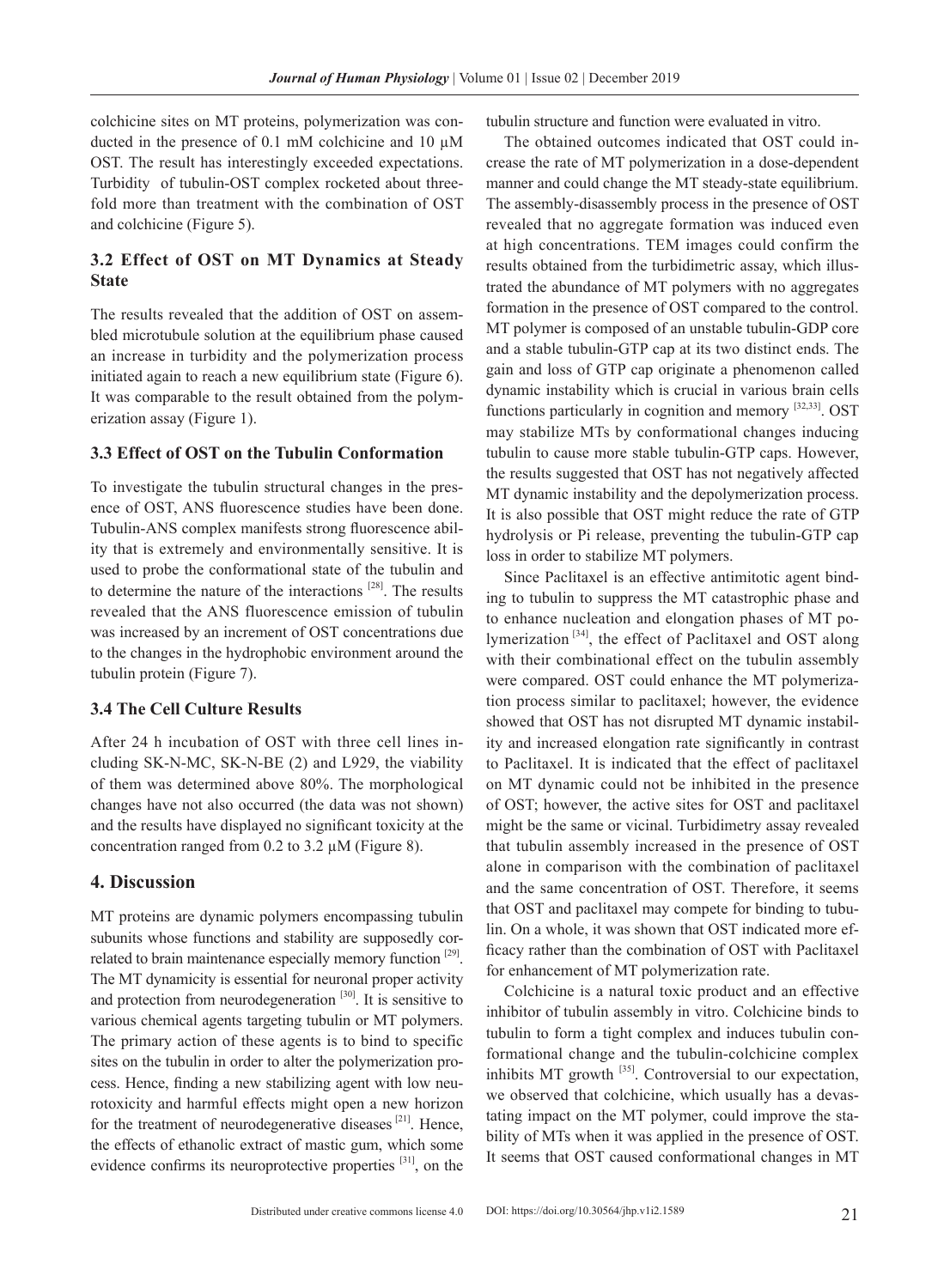structure that may interfere in the colchicine binding site and inhibit the action of colchicine; however, it is clearcut that colchicine has attenuated the stabilizing effect of OST on tubulin assembly.

The fluorescence intensity emission of tubulin was identified in order to investigate tubulin conformational changes in the presence of increasing concentrations of OST. ANS is a fluorescence probe utilized to study the surface hydrophobicity of the protein after interacting with a ligand. Therefore, the protein-ANS complex provides beneficial data about the possible alterations of the protein conformation  $[36]$ . The obtained outcome demonstrated that the complex of OST-tubulin affected the tubulin conformation due to the increment of ANS fluorescence emission of tubulin upon the addition of OST. In other words, OST could promote the exposure of tubulin hydrophobic regions, which have buried in the interior structure of the native tubulin, on the protein surface. The conformational changes of tubulin induced by OST binding could be an important factor for the enhancement of tubulin assembly.

In conclusion, although OST could stabilize MT polymers, it had no suppressive effects on their natural dynamic instability. We conclude that OST is a unique potent compound that could interact with tubulin in order to induce MT polymerization. Further studies are required to define OST efficacy for the treatment of neurodegenerative diseases.

#### **Acknowledgment**

We would like to express our profound gratitude to Mrs. Fahimeh Hatami and Ms. Mahshid Shafizadeh for their professional assistance in the preparation of the samples and special thanks to Mr. Nima Arabi for editing the paper. This paper was financially supported by the research council of the University of Tehran.

#### **Appendixes**



**Figure 1.** Effect of OST on MT Polymerization in vitro

*Note:* Tubulin (2 mg/ml) was incubated at 37<sup>°</sup>C in the presence of 1 mM GTP, different concentrations of OST, and the same volume of solvent as a control. MT polymerization was monitored by measuring turbidity every 20 seconds at 350 nm. 1) 0 *µ*M OST (Control); 2) 2 *µ*M OST; 3) 5 *µ*M OST; 4) 10 *µ*M OST. The experiment was repeated four times.



**Figure 2.** MT Repolymerization Assay

*Note:* Polymerized MT polymer (2 mg/ml) was disassembled by cooling down to 4 °C and then re-warming 37 *º*C to induce reassembly without any further addition of GTP or OST. Repolymerization was monitored by measuring the absorbance value every 20 seconds at 350 nm. a) 0 *µ*M OST (Control); b) 10 *µ*M OST.





**(b) Figure 3.** Electron Microscopy Micrographs of MT Proteins

*Note:* MT proteins incubated with and without OST (10 *µ*M) were negatively stained with 1% uranil acetate. a) MT polymers without OST; b) OST-treated MT polymers after 25 min of polymerization initiation. (Scale bars  $= 0.5$  micrometer).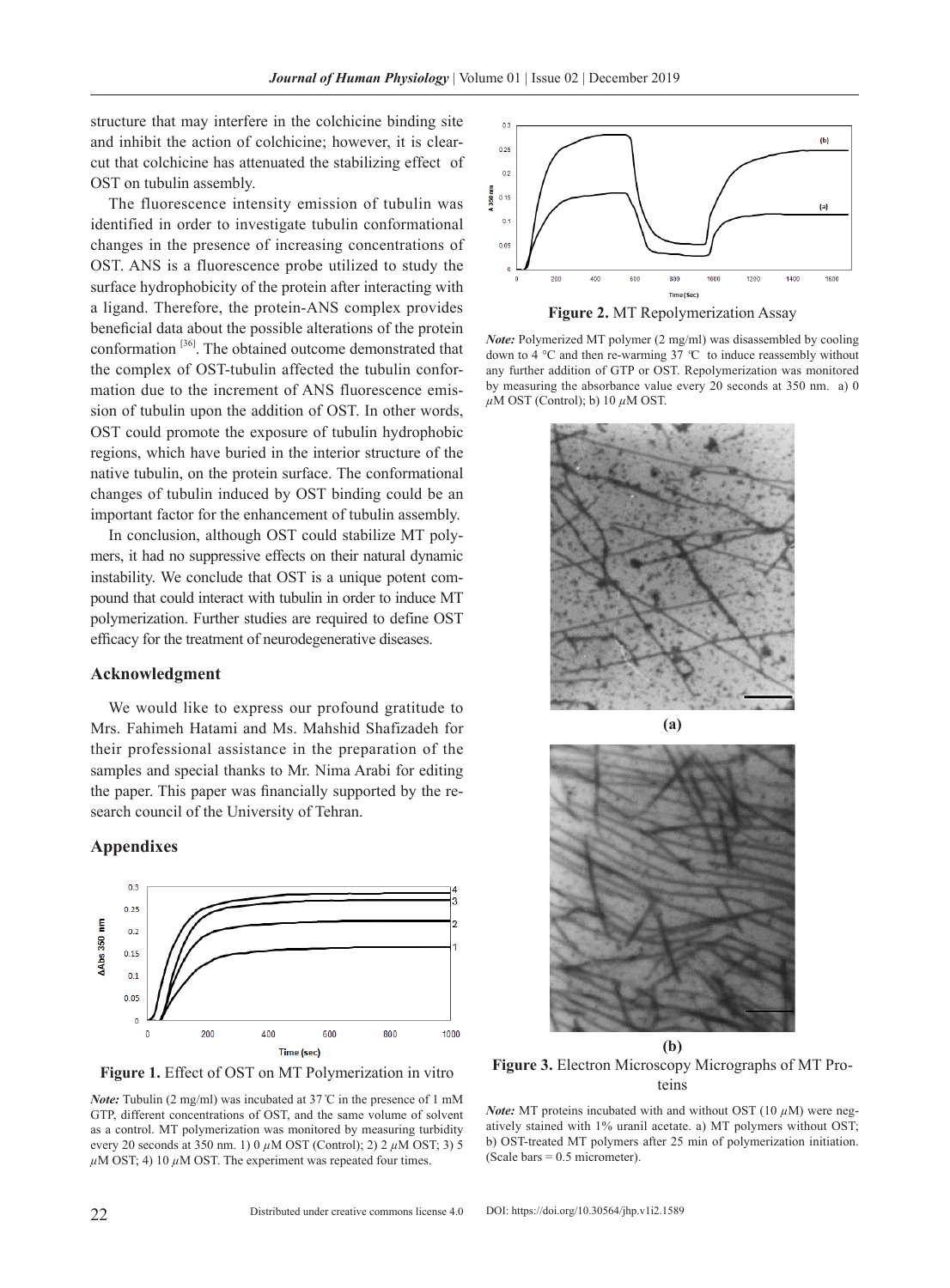

**Figure 4.** Tubulin Assembly Induced by OST and Paclitaxel

*Note:* Tubilin proteins (2 mg/ml) were incubated with OST, mixture of OST and Paclitaxel and equal volume of solvent as a control. Turbidity changes were observed every 20 seconds at 350 nm. 1) 0 *µ*M OST and Paclitaxel (Control); 2) 10 *µ*M OST and 0.1 mM Paclitaxel; 3) 10 *µ*M OST.



**Figure 5.** Tubulin Assembly Induced by OST and Colchicines

*Note:* Tubulin proteins (2 mg/ml) were incubated with OST, mixture of OST and Colchicine, and equal volume of solvent as a control. Turbidity changes were monitored every 20 second at 350 nm. 1) 0 *µ*M OST and Colchicine (Control); 2) 10  $\mu$ M OST and 0.1 mM Colchicine; 3) 10  $\mu$ M OST.



**Figure 6.** Effect of OST on MT Polymers at the Steady State Phase

*Note:* Tubulin proteins (2 mg/ml) were polymerized in the absence of OST. After 400 seconds from assembly initiation, various ranges of OST were added to the assembled tubulin in the steady state phase (displayed by the arrow). Polymerization process was recorded by turbidity changes at 350 nm. 1) 0 *µ*M OST (Control); 2) 2 *µ*M OST; 3) 5 *µ*M OST; 4) 10 *µ*M OST.



**Figure 7.** ANS Fluorescence Emission of Tubulin

*Note:* Tubulin proteins  $(2 \mu M)$  were incubated with various concentrations of OST (0, 2, 5, 7, 10 *µ*M) for 10 min at 4 *º*C. ANS (50 μM final concentration) was added and after 10 min incubation, fluorescence emissions were recorded from 400 to 600 nm following excitation at 380 nm. 1) 0 *µ*M OST; 2) 2 *µ*M OST; 3) 5 *µ*M OST; 4) 7 *µ*M OST; 5) 10 *µ*M OST.



**Figure 8.** Viability Results of the Cell Culture Assesments

*Note:* SK-N-MC, SK-N-BE (2) and L929 Cells were treated with different concentrations OST ranged from 0.2 to 3.2 μM for 24 h and their viability was evaluated using MTT colorimetric assay.

#### **References**

- [1] Castola, V., A. Bighelli, J. Casanova. Intraspecific chemical variability of the essential oil of Pistacia lentiscus L. from Corsica. Biochemical Systematics and Ecology, 2000, 28(1): 79-88.
- [2] Fleisher, Z., A. Fleisher. Volatiles of the Mastic Tree—Pistacia lentiscus L. Aromatic Plants of the Holy Land and the Sinai. Part X. Journal of Essential Oil Research, 1992, 4(6): 663-665.
- [3] Magiatis, P., et al.. Chemical composition and antimicrobial activity of the essential oils of Pistacia lentiscus var. chia. Planta Med, 1999, 65(8): 749-52.
- [4] Miyamoto, T., T. Okimoto, M. Kuwano. Chemical Composition of the Essential Oil of Mastic Gum and their Antibacterial Activity Against Drug-Resistant Helicobacter pylori. Nat Prod Bioprospect, 2014, 4(4): 227-31.
- [5] Koutsoudaki, C., M. Krsek, A. Rodger. Chemical composition and antibacterial activity of the essential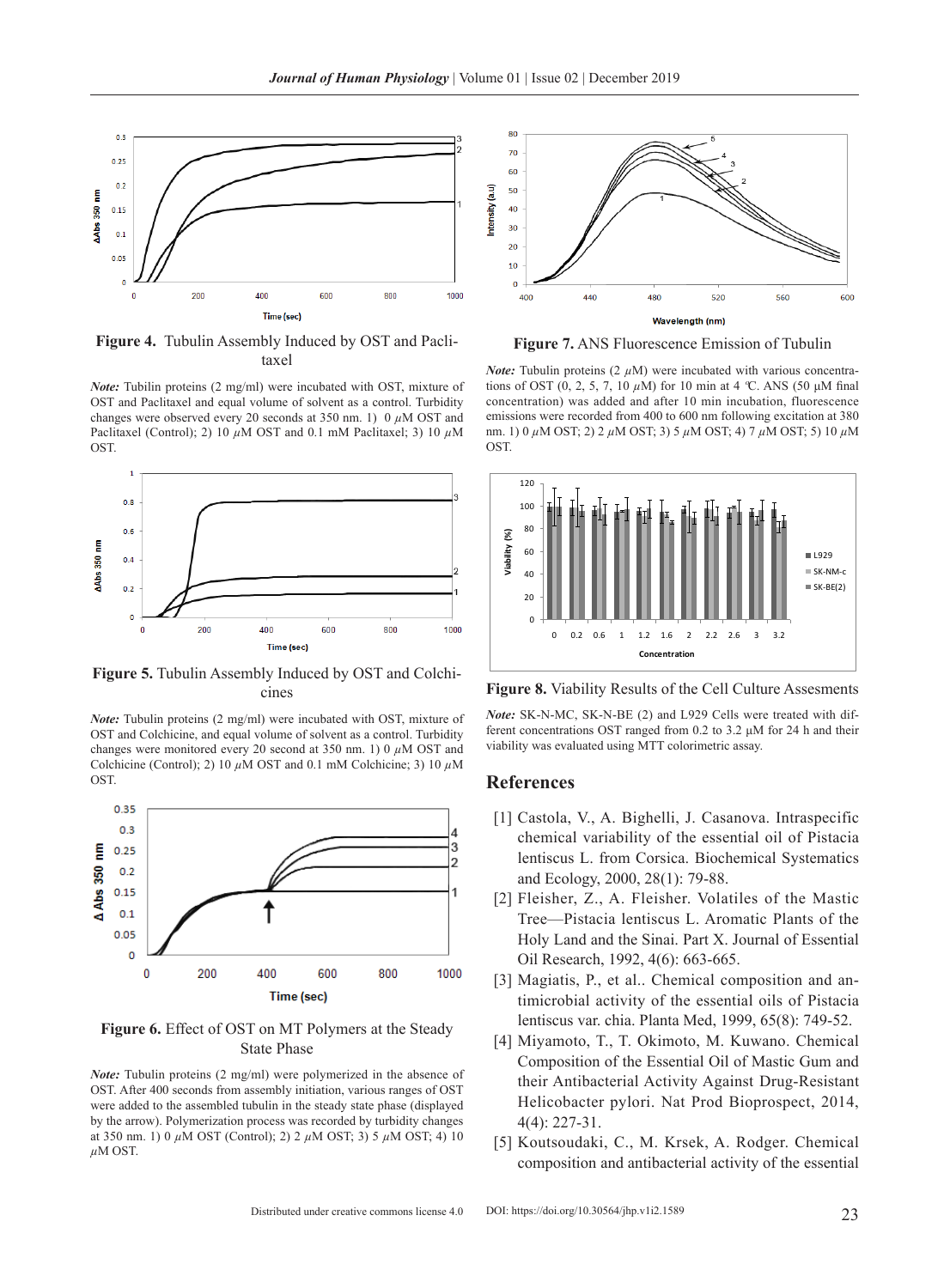oil and the gum of Pistacia lentiscus Var. chia. J Agric Food Chem, 2005, 53(20): 7681-5.

- [6] Al-Said, M.S., et al.. Evaluation of mastic, a crude drug obtained from Pistacia lentiscus for gastric and duodenal anti-ulcer activity. J Ethnopharmacol, 1986, 15(3): 271-8.
- [7] Yaman-Sozbir, S., S. Ayaz-Alkaya, B. Bayrak-Kahraman. Effect of chewing gum on stress, anxiety, depression, self-focused attention, and academic success: A randomized controlled study. Stress Health, 2019. 35(4): 441-446.
- [8] Ammari, M., et al.. Pistacia lentiscus oil attenuates memory dysfunction and decreases levels of biomarkers of oxidative stress induced by lipopolysaccharide in rats. Brain Res Bull, 2018, 140: 140-147.
- [9] Saidi, S.A., et al.. Liver injury following small intestinal ischemia reperfusion in rats is attenuated by Pistacia lentiscus oil: antioxidant and anti-inflammatory effects. Arch Physiol Biochem, 2017, 123(4): 199-205.
- [10] Loizou, S., et al.. Chios mastic gum extract and isolated phytosterol tirucallol exhibit anti-inflammatory activity in human aortic endothelial cells. Exp Biol Med (Maywood), 2009, 234(5): 553-61.
- [11] Nelson, R.. Microtubule-stabilising drugs may be therapeutic in AD. Lancet Neurol, 2005, 4(2): 83-4.
- [12] Cornet, B., et al.. Refined three-dimensional solution structure of insect defensin A. Structure, 1995. 3(5): 435-48.
- [13] Downing, K.H., E. Nogales. Tubulin and microtubule structure. Curr Opin Cell Biol, 1998, 10(1): 16-22.
- [14] Nogales, E.. Structural insights into microtubule function. Annu Rev Biochem, 2000, 69: 277-302.
- [15] Park, J.H., A. Roll-Mecak. The tubulin code in neuronal polarity. Curr Opin Neurobiol, 2018, 51: 95- 102.
- [16] Conde, C., A. Caceres. Microtubule assembly, organization and dynamics in axons and dendrites. Nat Rev Neurosci, 2009, 10(5): 319-32.
- [17] Downing, K.H.. Structural basis for the interaction of tubulin with proteins and drugs that affect microtubule dynamics. Annu Rev Cell Dev Biol, 2000, 16: 89-111.
- [18] Qian, A., P.R. Burton, R.H. Himes, A comparison of microtubule assembly in brain extracts from young and old rats. Brain Res Mol Brain Res, 1993, 18(1- 2): 100-6.
- [19] Nakayama, T., T. Sawada, Involvement of microtubule integrity in memory impairment caused by colchicine. Pharmacol Biochem Behav, 2002, 71(1-2): 119-38.
- [20] Trojanowski, J.Q., et al.. Microtubule-stabilising

drugs for therapy of Alzheimer's disease and other neurodegenerative disorders with axonal transport impairments. Expert Opin Pharmacother, 2005, 6(5): 683-6.

- [21] Ballatore, C., et al.. Microtubule stabilizing agents as potential treatment for Alzheimer's disease and related neurodegenerative tauopathies. J Med Chem, 2012, 55(21): 8979-96.
- [22] Zarei Jaliani, H., et al.. The effect of the crocus sativus L. Carotenoid, crocin, on the polymerization of microtubules, in vitro. Iran J Basic Med Sci, 2013, 16(1): 101-7.
- [23] Abidi, A., et al.. Protective Effect of Pistacia lentiscus Oil Against Bleomycin-Induced Lung Fibrosis and Oxidative Stress in Rat. Nutr Cancer, 2017, 69(3): 490-497.
- [24] Miller, H.P., L. Wilson, Preparation of microtubule protein and purified tubulin from bovine brain by cycles of assembly and disassembly and phosphocellulose chromatography. Methods Cell Biol, 2010, 95: 3-15.
- [25] Weingarten, M.D., et al.. Properties of the depolymerization products of microtubules from mammalian brain. Biochemistry, 1974, 13(27): 5529-37.
- [26] Carlsson, N., et al.. Quantification of protein concentration by the Bradford method in the presence of pharmaceutical polymers. Anal Biochem, 2011, 411(1): 116-21.
- [27] Scudiero, D.A., et al.. Evaluation of a soluble tetrazolium/formazan assay for cell growth and drug sensitivity in culture using human and other tumor cell lines. Cancer Res, 1988, 48(17): 4827-33.
- [28] Solomaha, E., H.C. Palfrey, Conformational changes in dynamin on GTP binding and oligomerization reported by intrinsic and extrinsic fluorescence. Biochem J, 2005, 391(Pt 3): 601-11.
- [29] Penazzi, L., L. Bakota, R. Brandt, Microtubule Dynamics in Neuronal Development, Plasticity, and Neurodegeneration. Int Rev Cell Mol Biol, 2016, 321: 89-169.
- [30] Brandt, R., L. Bakota, Microtubule dynamics and the neurodegenerative triad of Alzheimer's disease: The hidden connection. J Neurochem, 2017, 143(4): 409- 417.
- [31] Moeini, R., et al.. Pistacia Genus as a Potential Source of Neuroprotective Natural Products. Planta Med, 2019, 85(17): 1326-1350.
- [32] Manka, S.W., C.A. Moores. The role of tubulin-tubulin lattice contacts in the mechanism of microtubule dynamic instability. Nat Struct Mol Biol, 2018, 25(7): 607-615.
- [33] Atarod, D., et al.. Microtubule Dynamicity Is More